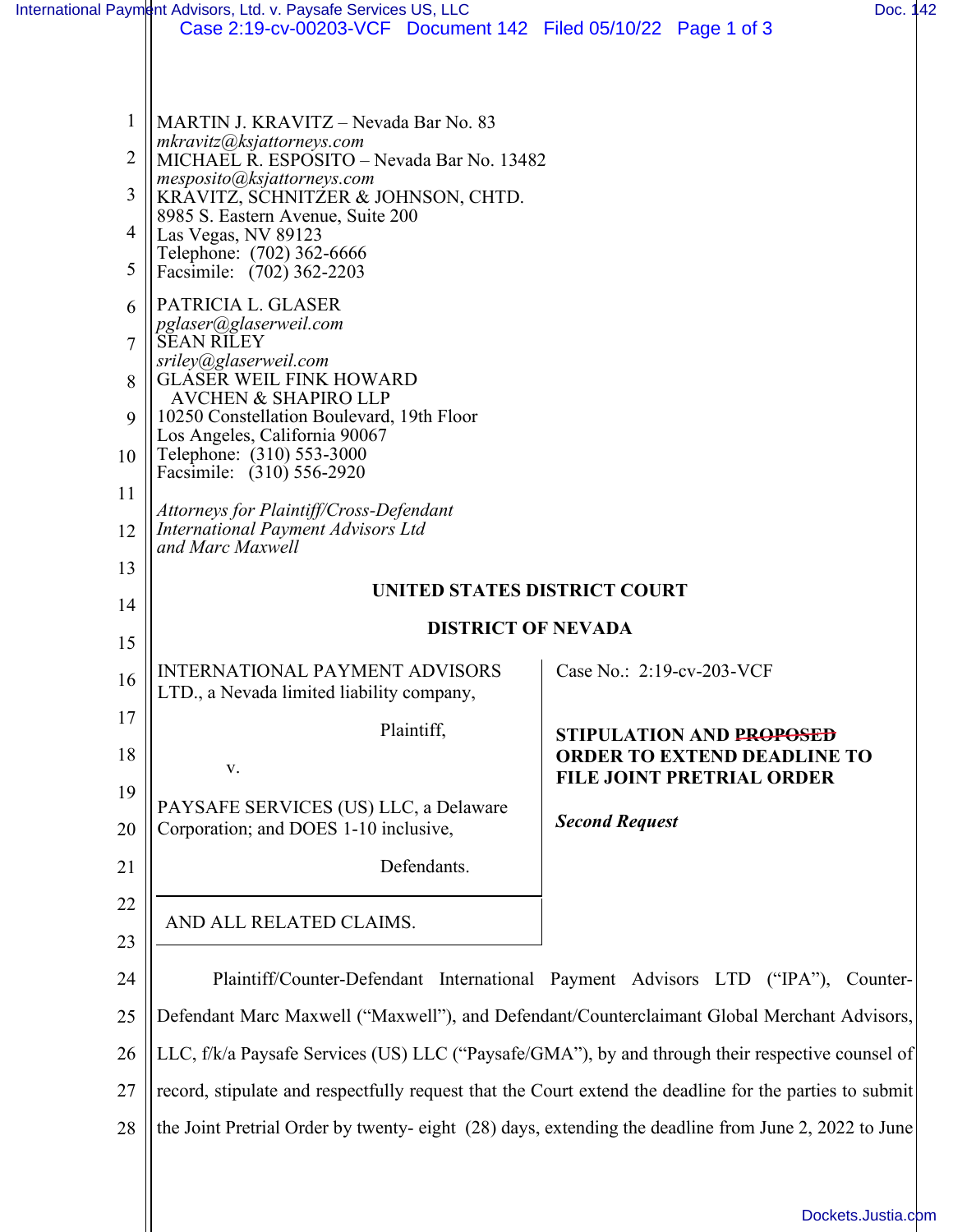## Case 2:19-cv-00203-VCF Document 142 Filed 05/10/22 Page 2 of 3

1 2 3 4 5 6 7 8 9 10 11 30, 2022. This is the second request for an extension of this deadline and is requested because, in this case where there has been more than 2 million pages of documents exchanged and more than 20 depositions taken, the Parties are in the process of spending considerable time reviewing, designating, and preparing all items required in the Joint Pretrial Order under the Local Rules, and meeting and conferring on items to be included therein. Apart from the breadth of this effort, two other matters support this request. First, after the initial extension request, on April 29 Paysafe/GMA filed a motion pursuant to Fed. R. Civ. Proc. 59 and 60 concerning the Court's April 1 grant of partial summary judgment. IPA/Maxwell's opposition to that motion is due on or before May 13, 2022. Second, Paysafe/GMA's trial counsel will be travelling out of the country and unavailable during a portion of the requested extended period. As such, the parties believe that a shorter extension would not permit completion of their efforts.

12 13 14 15 16 In sum, the parties have been diligent in their efforts, and will continue to be so and work together to create a proposed joint pre-trial order. The parties seek this extension to further that effort and to meet and confer concerning the information to be included in the Joint Pretrial Order, which the parties agree will likely be substantial. This request is made in good faith and not for purposes of delay.

- 17 Dated this 5<sup>th</sup> day of May 2022.
- 18 19 KRAVITZ, SCHNITZER & JOHNSON, CHTD.

20 21 22 23 24 25 */S/ Martin Kravitz* MARTIN J. KRAVITZ, ESQ. Nevada Bar No. 83 8985 S. Eastern Avenue, Suite 200 Las Vegas, Nevada 89123 GLASER WEIL FINK HOWARD AVCHEN & SHAPIRO LLP PATRICIA L. GLASER, ESQ.\* SEAN RILEY, ESQ.\* STEVEN BASILEO, ESQ.\* *\*Admitted Pro Hac Vice*

- 26 10250 Constellation Boulevard, 19<sup>th</sup> Floor Los Angeles, California 90404
- 27 *Attorneys for International Payment*
- *Advisors LTD and Marc Maxwell*

28

Dated this 5<sup>th</sup> day of May 2022.

## GREENBERG TRAURIG, LLP

*/s/ Jason Hicks* MARK D. KEMPLE, ESQ. *Admitted Pro Hac Vice* JASON K. HICKS, ESQ. Nevada Bar No. 13149 10845 Griffith Peak Drive, Suite 600 Las Vegas, Nevada 89135

*Attorneys for Global Merchant Advisors, LLC, f/k/a Paysafe Services (US) LLC*